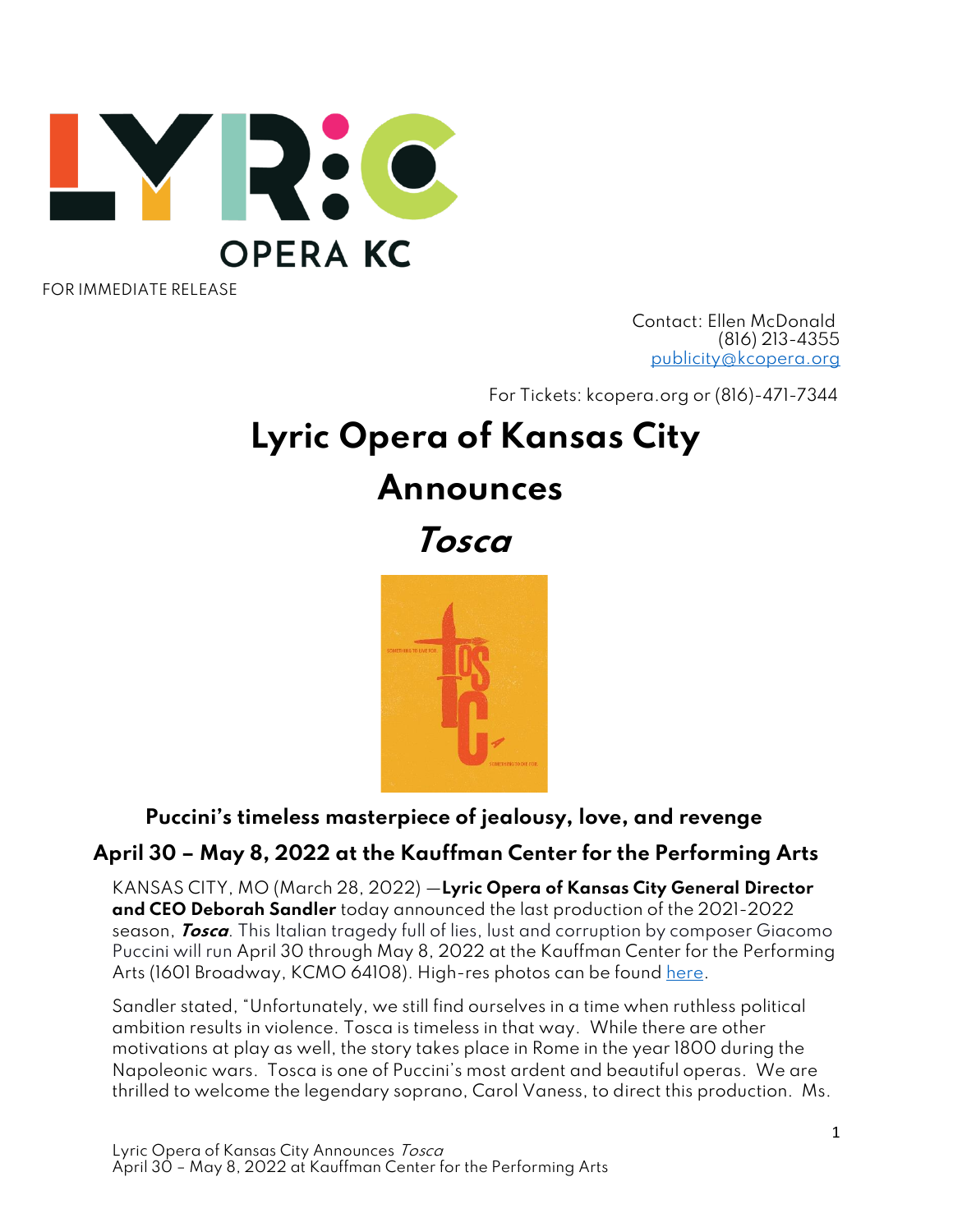Vaness is considered one of the preeminent interpreters of the title role having performed it countless times. It is an opera well-served by a woman director and she brings her expertise and vision of the opera to our audiences."



**Tosca**

All is fair in love and war. But for Rome's celebrated opera singer, Tosca, all is not well. Fueled by jealousy, the Chief of Police pursues her artist lover for alleged treasonous acts, pausing only to pursue Tosca with a decidedly different set of acts in mind. From the start, Puccini's penchant for verismo is as present as ever, and to further tighten the tension, each act plays out in real-time packing twists and terrors by

the truckload into one 24-hour period. Also, present is Puccini's unrivaled ear for melodies that swirl like smoke trails, forming soft stacks of billowing clouds. But we know that eventually, all that heavy, haunting beauty will begin to block out the sun. Facing ruthless tyranny and torture, Tosca's revenge is bathed in verismo violence and sealed with a kiss. But her willingness to trust a dead man spawns a startling, tragic twist. She lived for art and love. But Puccini saves what she'd die for until the bitter, shocking end.

Photo credit by Cory Weaver for LOKC

#### **Tosca (1900)**

By Giacomo Puccini Libretto by Luigi Illica and Giuseppe Giacosa Sung in Italian with English subtitles Sets owned by Lyric Opera of Kansas City

#### **Cast and Artistic Team**

Conductor: Ryan McAdams Director: Carol Vaness Set Designer: R. Keith Brumley Lighting Designer: James Sale

Tosca: Marina Costa-Jackson \* Cavaradossi: Dimitri Pittas\* Scarpia: Michael Mayes

Sacristan: Stephen West\* Angelotti: Peter Morgan ^ Spoletta: Wayd Odle ^ Sciarrone: Evan Boyer \* A Jailer: Nathan Whitson Shepherd Boy: Anna Tiedt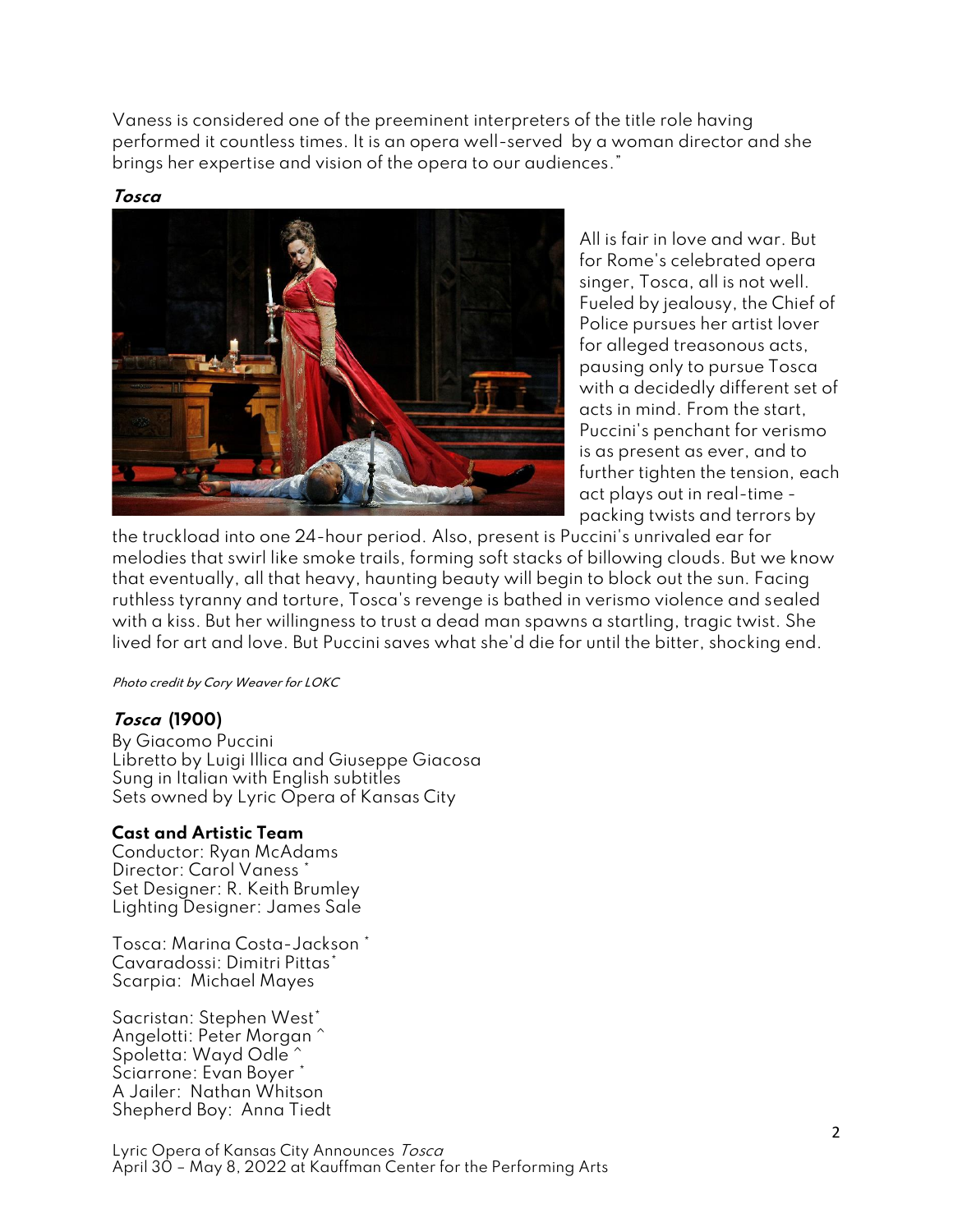\* Lyric Opera of Kansas City debut ^ Lyric Opera of Kansas City Resident Artist

### **Tosca**

#### **Kauffman Center for the Performing Arts (1601 Broadway, KCMO 64108)**

- Saturday, April 30, 2022, at  $\overline{7}$ :30 pm
- Friday, May 6, 2022, at 7:30 pm
- Sunday, May 8, 2022, at 2:00 pm

## **Health and Safety COVID-19 Protocols**

Please visit [Lyric Opera Health and Safety](https://kcopera.org/tickets/vaccinationfaqs/) for the latest information.

Lyric Opera continues to monitor information shared by the CDC (Centers for Disease Control and Prevention and [City of Kansas City, MO](https://www.kcmo.gov/city-hall/departments/health/coronavirus-covid-19-kcmo-information-and-response/covid-19-guidance-documents) and partners. For more information, visit [CDC](https://covid.cdc.gov/covid-data-tracker/?CDC_AA_refVal=https%3A%2F%2Fwww.cdc.gov%2Fcoronavirus%2F2019-ncov%2Fcases-updates%2Fcases-in-us.html#cases_casesper100klast7days) and the [World Health Organization.](https://www.who.int/health-topics/coronavirus#tab=tab_1) In addition, the Kauffman Center has a health and safety plan in place. For further details, please visit Kauffman [Center Health and Safety](https://www.kauffmancenter.org/the-center/health/) for current information.

For questions, please [patronservices@kcopera.org](mailto:patronservices@kcopera.org) or call Ticketing and Patron Services at (816) 471-7344, Monday - Friday, 10:00 am - 5:00 pm.

## **COMMUNITY ENGAGEMENT**

#### **At Ease with Opera Tosca Presented by Lyric Opera Guild Admission to At Ease events is free and open to everyone.**

**Monday, April 4, 7 pm,** at Kauffman Foundation, 4801 Rockhill Road, KCMO, 64110 **A Lover's Leap of a Different Kind: A Preview of Tosca**

#### The opera *Tosca*, one of the most popular dramas in the repertory, is based upon a famous melodramatic play by Victorien Sardou. It was composed by Puccini after his publisher tricked another composer out of writing an opera on the subject. Speaker Don Dagenais will look at *Tosca* from many different viewpoints, including its historical roots, its performance history, and some of the great divas who have taken the title role. Forming a part of the opera's history of performances in opera houses across the world are a great many stories and interesting bits of information. Even though you think you already know *Tosca*, you may learn something new in this presentation.

**Monday, April 11, 7 pm,** at Kauffman Foundation, 4801 Rockhill Road, KCMO, 6411

## **A Quick Virtual Walking Tour of Floria's Tosca's Rome**

The three acts of Tosca take place in actual locations still to be found in Rome: the church Sant'Andrea della Valle, the Palazzo Farnese, and the Castel Sant'Angelo. In this presentation Rob Seaver, a native of Lawrence who has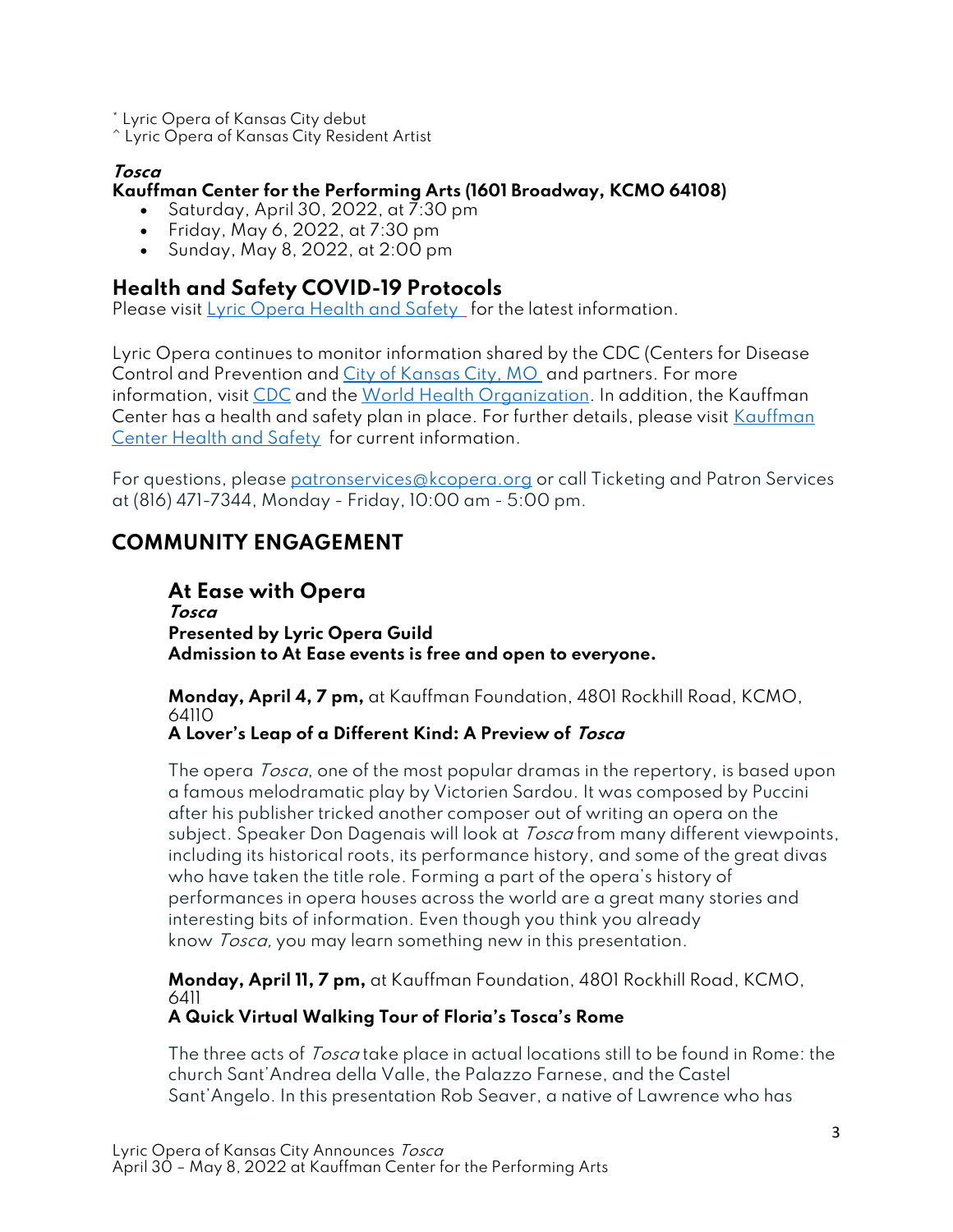spent much of his life living in Italy, and who is an expert on Italian art and architecture, will give us a "tour" of these three major buildings. He will discuss their history, offer extensive photographs of the exteriors and interiors, and explain why these particular locations are so important for the three acts of Tosca.

#### **Monday, April 18, 7 pm,** at Kauffman Foundation**,** 4801 Rockhill Road, KCMO, 64110 **Melodrama On Stage and Off: the Sardou/Bernhardt Tosca**

Before *Tosca* was an opera, it was a play by Victorien Sardou, the commercially popular author of dozens of historical, patriotic, and political melodramas. He wrote the 1887 La Tosca for his friend, the great actress Sarah Bernhardt, who kept it in her repertoire for the rest of her career even as other star actresses got career mileage from it. In this presentation, Dr. Felicia Londré, Curators' Distinguished Professor Emerita of Theatre of the University of Missouri-Kansas City, will discuss the play La Tosca, its melodramatic elements, and the backstage "melodrama" associated with it. Dr. Londré is an internationally renowned specialist in 19th-century French, Russian and American theatre history.



**Community Conversations Why does opera matter today? How is it relevant to the Kansas City community?**

**Community Conversations**, a new series by Lyric Opera of Kansas City, answers the question: "Why does opera matter today in Kansas City?" In collaboration with community partners and taking shape in a variety of formats, these experiences will explore the "here and now"

implications of our productions and provide a path to further unlock the potential of opera. RSVP at [Community Conversations.](https://kcopera.org/programs/community/community-conversations/)

#### **Tosca**

#### **Community Conversations:**

"I Live(d) For Art: Carol Vaness and Deborah Sandler Kemper in Conversation April 14, 2022, 7 - 8:30 pm, The Nelle, 1818 McGee Street, KCMO 64108

Globally recognized for her iconic portrayal of Floria Tosca, soprano Carol Vaness comes to Kansas City and dons a new role in Tosca as director. Lyric Opera General Director and CEO, Deborah Sandler Kemper, joins Carol in conversation to discuss their artistic careers, the role of Tosca, and the challenges women face both onstage and offstage in the performing arts industry.

Drinks are included in this free event. Masking during the event is recommended. RSVP encouraged. [RSVP here.](https://www.eventbrite.com/e/community-conversation-i-lived-for-art-tickets-246737066207) This event is sponsored in part by Orpheus KC.